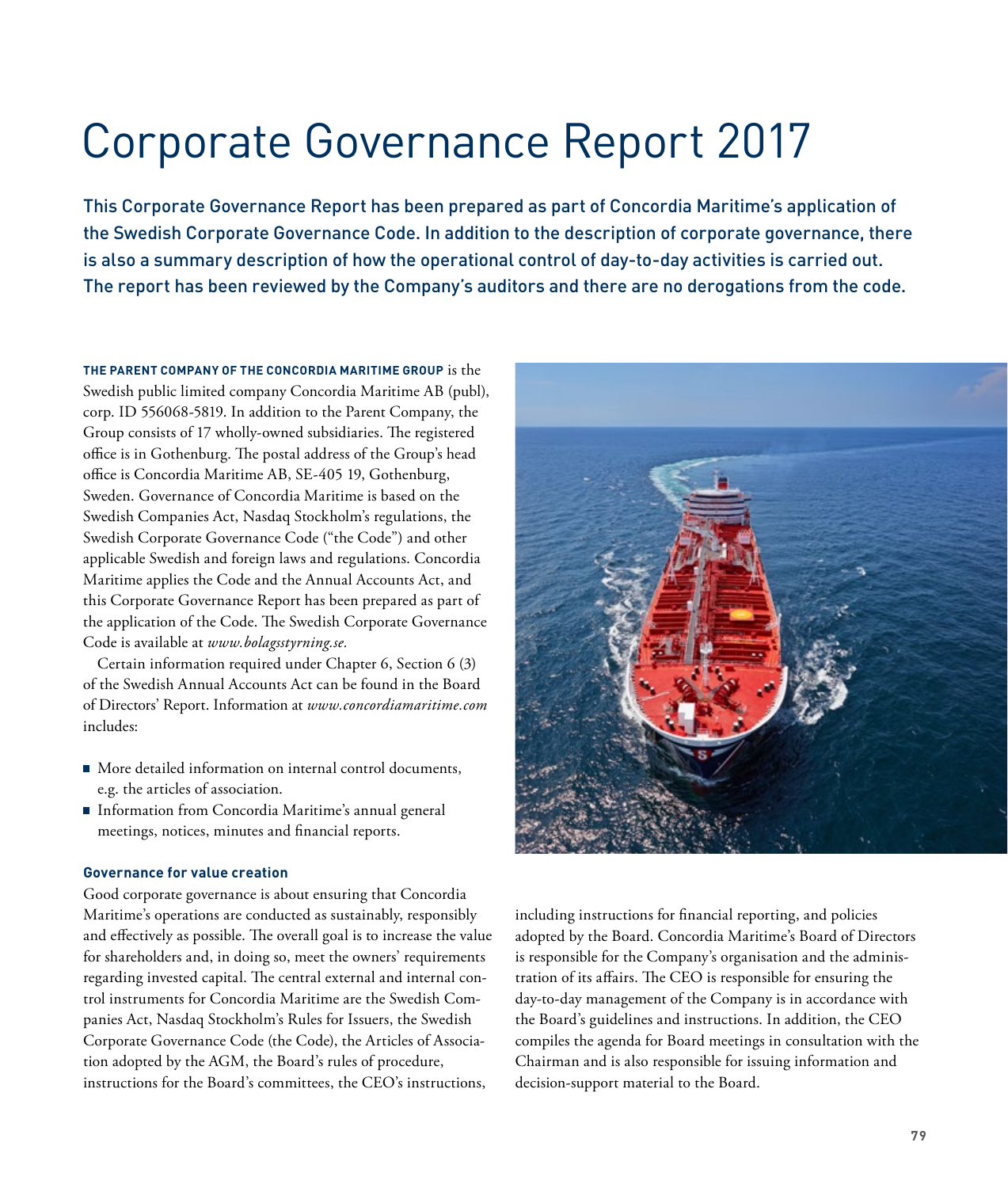**Corporate governance and control of Concordia** Maritime's operations can be described from several perspectives. As a public and listed Swedish company, Concordia Maritime is governed by a number of laws and regulations. Among the most important of these are the Swedish Companies Act, the Swedish Annual Accounts Act, International Financial Reporting Standards, Nasdaq Stockholm's listing agreement, rules for issuers and the Swedish Corporate Governance Code

From an ownership perspective, business operations are governed by a Board of directors elected by the shareholders. The Board formulates the frameworks for the operations, appoints the CEO and exercises control over the Company's management. The Board has the services of a shareholder-elected auditor, whose job is to provide audit reports on the annual accounts and consolidated accounts for Concordia Maritime AB (publ) and administration of the Company by the Board and CEO.

The day-to-day operations are ultimately controlled by the customers' demands for efficiency and reliability. We have chosen a strategy that involves collaboration with a number of subcontractors in areas which include commercial operation and ship management. These collaborations are covered by agreements and policies, as well as mutual trust and full transparency. There is an extensive exchange of information between the parties and here, too, the control and reporting systems are well developed.

In addition to these legal control mechanisms, the business activities are subject to and governed by a number of industry-specific regulations. The most important of these are the UN, EU and US regulations related to shipping and trade in oil and petroleum products, and oil companies' own ship inspections (vetting). There are also regulations related to individual flag states, classification societies and national maritime authorities. All these bodies exercise continuous control of the business down to ship level.

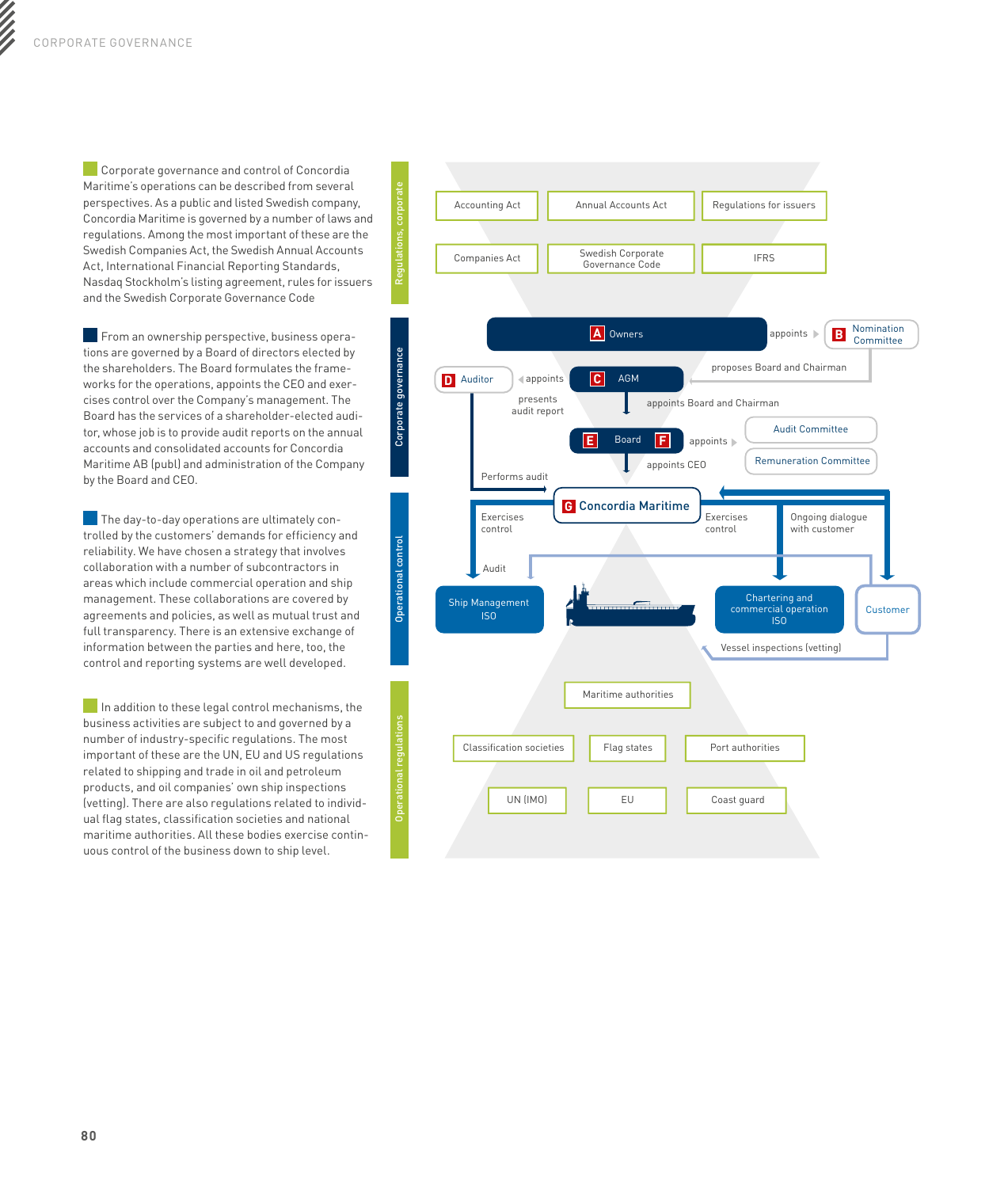The share capital consists of class A shares and class B shares. All shares carry equal entitlement to a share of the Company's assets, earnings and dividends. The par value is SEK 8 per share. Class A shares carry ten votes per share and class B shares one vote

per share. At the end of the year, all class A shares were controlled by the Stena Sphere. At 31 December 2017, share capital amounted to SEK 381.8 million, divided into 47.73 million shares, of which 43.73 million were B shares. The total number of votes was 83.73 million.

# **B** Nomination Committee

The nomination process for the election of Board members includes the appointment of a nomination committee consisting of three members. The members shall comprise the Chairman and one representative from each of the two largest shareholders (in terms of voting power), should they wish to serve on the committee. The composition of the nomination committee is based on shareholder statistics on 1 September in the year prior to the meeting. The names of representatives on the nomination committee and the shareholders they represent shall be announced on the website immediately after their appointment, but no later than six months before the annual general meeting. If the structure of major shareholders changes during the nomination process, the composition of the nomination committee may be changed to reflect this.

Shareholders wishing to submit proposals to the nomination committee are able to do so via *arsstamma@concordiamaritime.com*. The guidelines issued to the largest owners regarding their choice of representative state that the individual in question must have knowledge and experience relevant to Concordia Maritime. The rules on the independence of Board members contained in the Swedish Corporate Governance Code are observed.

The nomination committee's tasks include submitting proposals prior to the 2018 AGM for the following areas:

- Chairman of the meeting
- Board members
- Chairman of the Board
- Remuneration of each Board member
- Remuneration for committee work
- Nomination committee for the following year

The nomination committee's proposals and a report on its own work shall be published no later than the date of the notice convening the meeting. Shareholders are given the opportunity to submit nomination proposals to the nomination committee.

### **The nomination committee's work prior to the 2018 AGM**

The nomination committee for the 2018 meeting consists of Carl-Johan Hagman (Chairman of the Board), Henrik Hallin, representing Stena Sessan as the largest shareholder and Bengt Stillström, representing himself and his family as the second-largest shareholder. At 1 September 2017, the nomination committee represented 77.2 percent of the shareholders' votes. The composition of the nomination committee was announced on Concordia Maritime's website on 25 October 2017. Prior to the 2018 AGM, the nomination committee has held two minuted meetings and also communicated with each other by telephone and e-mail.

The nomination committee's proposals are available at concordiamaritime.com.

To carry out its work, the nomination committee has examined the internal evaluation of the Board's work, the Chairman of the Board's report on the Board's work and the Company's strategy and has interviewed individual Board members. It is the nomination committee's assessment that the recommended members together have the required breadth and competence.

In preparing its proposal, the nomination committee has applied Section 4.1 of the Code as its diversity policy, which means that the Board is to have a composition appropriate to the Company's operations, phase of development and other relevant circumstances and that Board members elected by the shareholders' meeting are collectively to exhibit diversity and breadth of qualifications, experience and background. The nomination committee also works with the aim of achieving a balanced gender distribution on the Board.

In view of the above, the nomination committee has a good basis for assessing whether the Board's composition is satisfactory, whether the need for competence, breadth and experience on the Board has been met, and for submitting proposals for the election of the auditor.

# **<sup>A</sup>** Owners **<sup>C</sup>** Shareholders' meeting

The general meeting of shareholders is the highest decision-making body at Concordia Maritime. Participation in decision-making, requires the shareholder's presence at the meeting, either in person or through a proxy. In addition, shareholders must be registered in their own name in the share register by a specified date prior to the meeting and must provide notice of participation in the manner prescribed.

Resolutions at the meeting are normally adopted on the basis of a simple majority. However, for certain matters, the Swedish Companies Act stipulates that resolutions must be approved by a larger proportion of the votes cast and shares represented at the meeting. The Annual General Meeting is held in the Gothenburg region in the second quarter of each year. The meeting decides on matters concerning adoption of the annual report, dividends, remuneration of the Board and auditors, election of Board members and, when necessary, auditors, guidelines on remuneration of Group management as well as other important business. Individual shareholders wishing to have business considered at the AGM can normally request this, in good time before the meeting, via *arsstamma@concordiamaritime.com.*

An extraordinary general meeting may be held if the Board considers this necessary or if the Company's auditors or shareholders owning at least 10 percent of the shares so request.

# **2017 Annual General Meeting**

The Annual General Meeting was held on 25 April 2017. The meeting was attended by 65 shareholders, in person or through a proxy, representing 73.3 percent of the votes. All meeting-elected Board members were present. Also present were the Company's auditor and members of the nomination committee. Minutes from the AGM and associated documentation can be found on Concordia Maritime's website, *www.concordiamaritime.com*.

### **2018 Annual General Meeting**

The Annual General Meeting will be held at Elite Park Avenue, Gothenburg on 24 April 2018 at 1 p.m. Shareholders registered in Euroclear Sweden AB's share register as at 18 April 2018 and who have notified the Company of their intention to attend the Annual General Meeting are entitled to attend the Meeting, either personally or by proxy.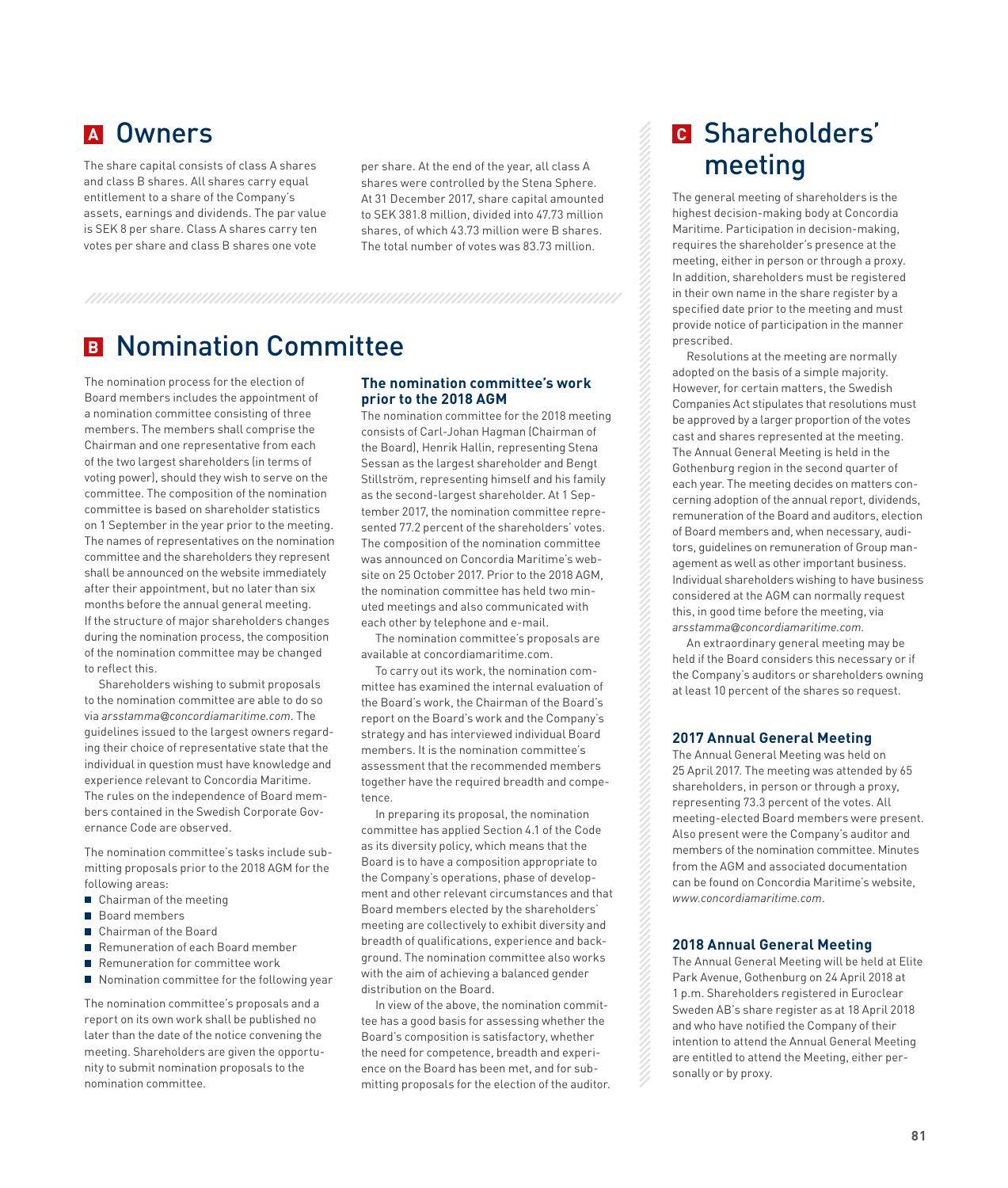# **<sup>D</sup>** Auditor

The auditor provides an audit report on the annual accounts and consolidated accounts for Concordia Maritime AB (publ), the administration of the Board and the CEO and the annual accounts for other subsidiaries. The audit is conducted in accordance with the Swedish Companies Act and International Standards on Auditing (ISAs) issued

by the International Federation of Accountants (IFAC). The auditing of annual financial statements for legal entities outside Sweden is conducted in accordance with laws and other regulations in each country and in accordance with IFAC's generally accepted auditing standards on providing audit reports for legal entities. An auditor is proposed by the nomination committee and elected by the AGM for a period of one year. At the 2017 AGM, Jan Malm of KPMG was elected as the Company's external auditor until the 2018 meeting. The auditor's fees are charged on a current account basis. In 2017, KPMG received fees totalling SEK 1.9 (2.9) million.

# **<sup>E</sup>**The Board

After the general meeting of shareholders, the Board is Concordia Maritime's highest decision-making body. The Board is responsible for the Company's organisation and the administration of its affairs, for example, by defining goals and strategies, maintaining procedures and systems for monitoring the defined goals, continuously assessing Concordia Maritime's financial situation and evaluating operational management. It is also the Board's responsibility to ensure that the correct information is provided to the Company's stakeholders, that the Company complies with laws and regulations, and that the Company develops and implements internal policies and ethical guidelines. The Board also appoints the CEO and determines the CEO's salary and other remuneration based on the guidelines adopted by the AGM.

# **Composition of the Board**

Board members are elected annually by the AGM for the period until the next AGM. According to the Articles of Association, the Board shall consist of at least three and not more than seven members elected by the Annual General Meeting, without deputies. The Board members are presented in more detail on page 86.

# **Chairman of the Board**

The Chairman of the Board is responsible for ensuring that the Board's work is conducted effectively and that the Board fulfils its duties. The Chairman shall in particular organise and lead the Board's work to create the best possible conditions for the Board's work.

It is the Chairman's task to ensure that a new Board member undergoes the necessary introductory training and any other training that the Chairman and the Board of Directors jointly find appropriate, to ensure that the Board continually updates and deepens its knowledge of the Company, to ensure that the Board receives satisfactory information and decision-support material for its work, to draft an agenda for the Board's

meetings after consultation with the CEO, to check that the Board's decisions are implemented and to ensure that the Board's work is evaluated annually.

The Chairman is responsible for contacts with the owners in ownership matters and for conveying comments from the owners to the Board. The Chairman does not participate in the operational work within the Company and is not part of Group management.

# **Rules of procedure and Board meetings**

Every year, the Board adopts rules of procedure for its work. These rules of procedure are revised as needed. The rules of procedure contain a description of the Chairman's special role and tasks, and the areas of responsibility for the Board. According to the rules of procedure, the Chairman shall ensure that the Board's work is carried out efficiently and that the Board performs its tasks. The Chairman shall also organise and allocate the Board's work, ensure that the Board's decisions are implemented effectively and that the Board makes an annual evaluation of its own work. The rules of procedure also contain detailed instructions to the CEO and other corporate functions about which matters require the Board's approval. In particular, the instructions specify the maximum amounts that different decision-making bodies within the Group are authorised to approve with regard to credit, investments and other expenditure. The rules of procedure stipulate that the statutory Board meeting shall be held immediately after the AGM. Decisions at this meeting include the election of the Deputy Chairman and who shall have signatory power for Concordia Maritime. In addition to the statutory meeting, the Board normally holds five regular meetings during the year. Four of these meetings are held in conjunction with the publication of the Group's annual and interim reports. The meetings are usually held in Gothenburg. Additional meetings, including conference calls, are held as required.

# **The Board's work in 2017**

The Board held five ordinary meetings and one statutory meeting during the year. All meetings except one were held in the Gothenburg area. At ordinary Board meetings, the CFO gives an account of the Group's results and financial position, including the prospects for the following quarters. The CEO deals with market situations, vessel employment, business plans, investments, the establishment of new operations, and acquisitions and disposals. The Company's auditor attended the meeting in January 2018, at which the year-end accounts for 2017 were approved. All the meetings during the year followed an approved agenda. The agenda and documentation for each agenda item were sent to Board members one week before the meetings. Henrik Hallin has been secretary at all Board meetings apart from one. Significant business during the year included strategy, market assessments, financing and financial risks.

# **Evaluation of the Board's work**

The Board conducts an annual evaluation of its own work. The evaluation covers working methods, the working climate, the direction of the Board's work and access to, and the need for, special competence on the Board. The evaluation is used as an aid in developing the work of the Board and also acts as support for the nomination committee's work.

The Board's evaluation showed that the Board's work was very effective and that comments from the 2017 evaluation were taken into account, but that there was scope for some further improvements. The evaluation also showed that the Board is a well-composed group with great commitment and that its members bring broad competence and have extensive experience from different areas that are relevant to Concordia Maritime's operations.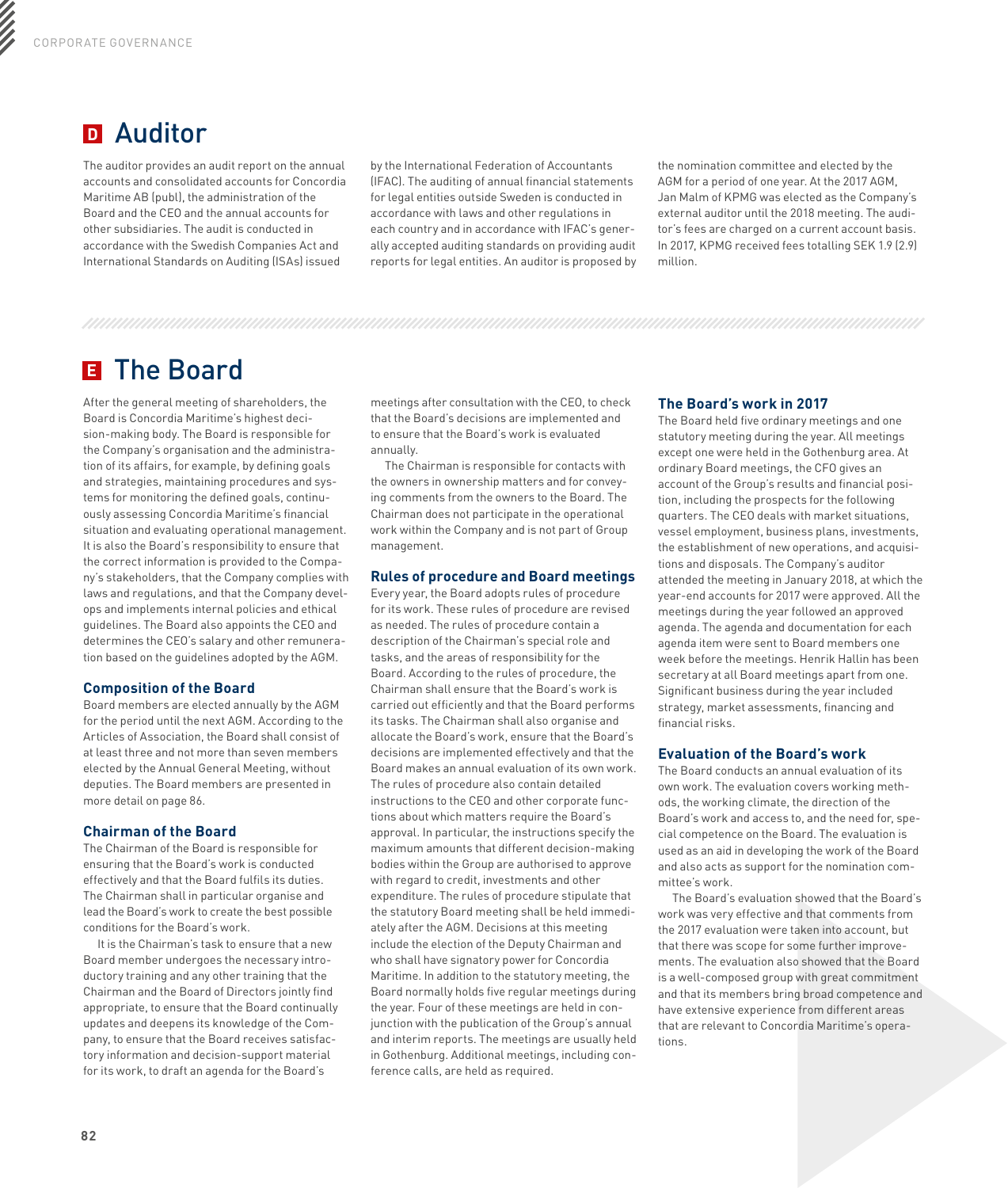# **Board meetings 2017**

| 31 January  | Year-end report 2016                                 |
|-------------|------------------------------------------------------|
| 25 April    | Interim report, Q1<br><b>Statutory Board meeting</b> |
| 15 August   | Interim report, Q2                                   |
| 9 November  | Interim report, Q3                                   |
| 15 December | Budget 2018                                          |

### **Independent**

In terms of independence, the Board of Directors is considered to be in compliance with Stock Exchange regulations and the requirements of the Code. Prior to the 2017 annual general meeting, all meeting-elected Board members apart from Dan Sten Olsson and Carl-Johan Hagman were assessed by the nomination committee as independent of both the major owners of the Company and its executive management. Carl-Johan Hagman is not considered independent of Concordia Maritime's major owners, as he has a managerial function in Stena Sphere. Dan Sten Olsson is not considered independent of Concordia Maritime's major owners because of his ownership position in the Stena Sphere, which owns approx. 52 percent of Concordia Maritime's capital and 73 percent of the total voting power in Concordia Maritime.

## **Remuneration of the Board**

The 2017 AGM adopted total Board fees of SEK 2,160,000, distributed as follows: SEK 400,000 to the Chairman, SEK 225,000 to each of the nonexecutive directors, SEK 50,000 to members of the remuneration and audit committees and SEK 30,000 to other directors.

### **The Board's committees**

Concordia Maritime's Board has established two special committees: the audit committee and the remuneration committee. The work carried out in the committees is reported to the Board on a regular basis. The committees are to be regarded as working committees for the Board and do not assume the responsibility of the Board as a whole.

### **Audit committee**

To further strengthen control and monitoring related to financial reporting, the Board has established an audit committee. The audit committee is a preparatory committee for the Board and is appointed by the Board to assist it in its monitoring responsibilities. The committee consists of at least two members, with the Board appointing one of them as chairman. In 2017, Michael Löw was chairman and Stefan Brocker was the other member.

The audit committee held four minuted meetings in 2017. The auditor's review of the Company's financial reporting and internal controls were reported and discussed at these meetings.

### **Remuneration committee**

The Board has a remuneration committee, which makes proposals to the AGM on Group management remuneration quidelines relating to:

- Targets and rationale for calculating variable pay
- The relationship between fixed and variable pay ■ Changes in fixed or variable pay
- Criteria for evaluation of variable pay, long-term incentives, pensions and other benefits

The AGM decides on the guidelines, after which the Board decides on actual remuneration levels for the CEO.

The Committee consisted of the Chairman of the Board Carl-Johan Hagman and Board member Helena Levander during the year. The Committee met on two occasions in 2017.

# **F**Internal control

The Board's responsibility for internal control is governed by the Swedish Companies Act, the Annual Accounts Act – which requires information on the most important elements of Concordia Maritime's internal control and risk management system in connection with financial reporting to be included in the corporate governance report every year – and the Code.

The Board shall also ensure that Concordia Maritime has good internal control and formalised procedures that ensure compliance with established principles for financial reporting and internal control, and that there are appropriate systems for monitoring and control of the Company's operations and the risks associated with Concordia Maritime and its operations.

The overall purpose of internal control is to reasonably ensure that the Company's operational strategies and objectives are monitored and that the owners' investment is protected. The internal

control shall also ensure that the external financial reporting is, with reasonable certainty, reliable and prepared in accordance with generally accepted accounting principles, compliance with applicable laws and regulations, and with requirements for listed companies. Concordia Maritime's policies and instructions are evaluated annually. This internal control report has been prepared in accordance with the Swedish Corporate Governance Code and mainly covers the following components.

## **Control environment**

The core of the internal control over financial reporting is based on the Group's directives, guidelines and instructions, and on the structure of responsibility and authority that has been adapted to the Group's organisation in order to create and maintain a satisfactory control environment. The principles for internal controls and the

directives and guidelines for financial reporting are contained in the Group's financial policy. A fundamental component of our control environment is the corporate culture that is established in the Group and in which managers and employees operate. We work actively on communication and education with regard to the values described in an internal joint document which binds together the business area and is an important part of the common culture.

### **Risk assessment**

Risks associated with financial reporting are evaluated and monitored by the Board as a whole.

Prior to examining interim and annual reports, the audit committee have access to relevant documentation well in advance of publication and the Board meeting preceding publication.

The reports are then discussed in detail at the Board meeting. The CFO acts as rapporteur of the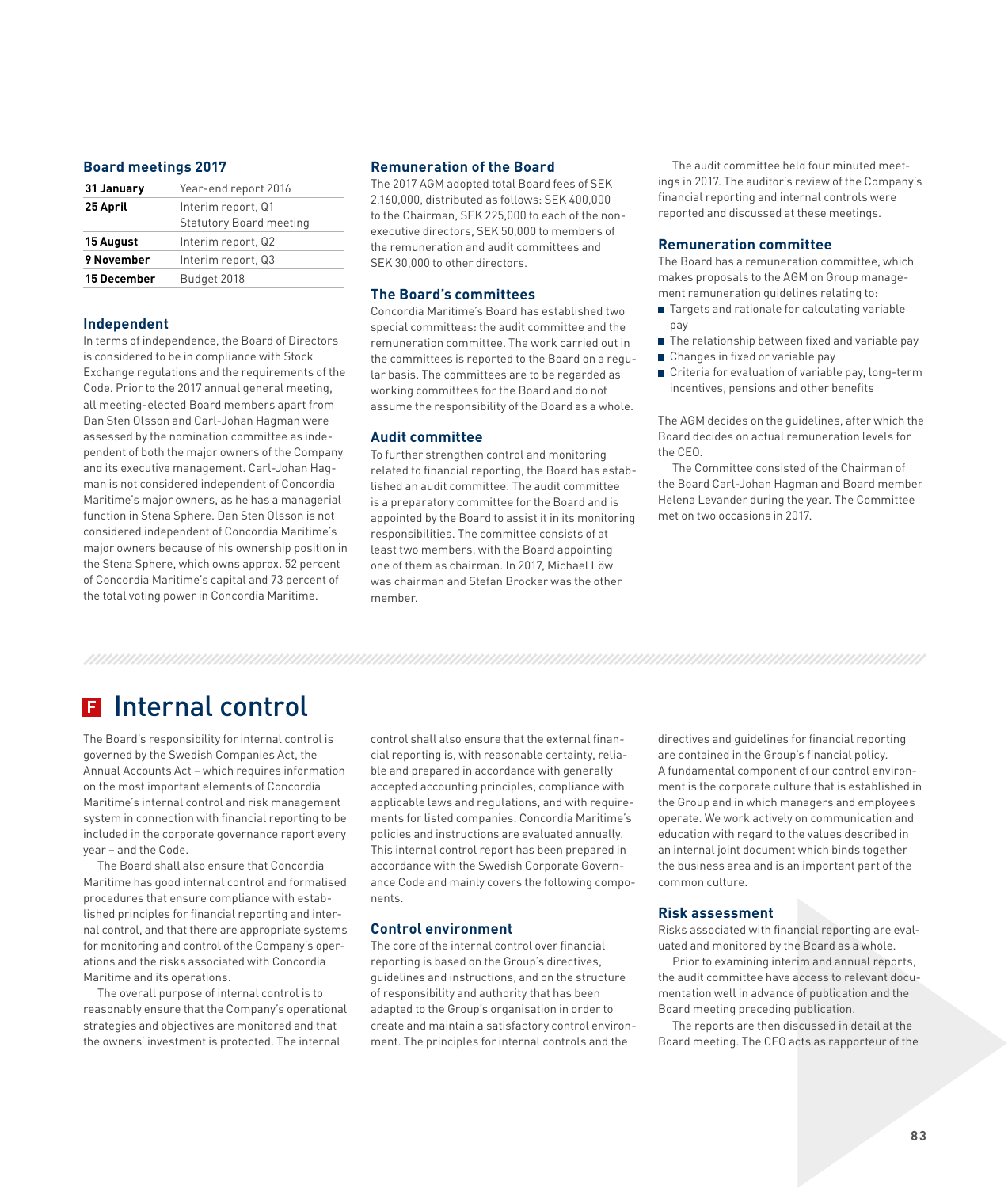Group's results and financial position at the Board meeting and is, of course, available for any questions. The Board also reviews the most important accounting principles applied in the Group with respect to financial reporting, as well as significant changes to these principles. The external auditors report to the Board as necessary and at least once a year.

# **Need for internal audit**

Concordia Maritime is a company with a limited number of customers and a limited number of employees. The Company does not have a special internal audit function as there are relatively few transactions on an annual basis. The small number of transactions also makes financial reporting in the Company relatively easy to verify. The CEO is ultimately responsible for ensuring the satisfactory functioning of

internal controls. However, day-to-day work is delegated to the business administration and finance function. The rules of procedure established by the Board each year include detailed instructions on which financial reports and other financial information is to be submitted to the Board. In addition to interim and annual reports, other financial information relating to the Company and business is also examined and evaluated on an ongoing basis.

# **Monitoring**

Compliance with and effectiveness of internal controls are monitored continuously. The CEO ensures that the Board receives regular reports on the development of the Company's operations, including the development of Concordia Maritime's financial performance and position, and information about important events.

# **<sup>G</sup>** Group

# **Management and corporate structure**

The Group comprises the Parent Company Concordia Maritime AB (publ) and a number of Group companies, which ultimately report to the CEO. The Parent Company's own organisation consists solely of company management and administration. Other functions are purchased. At the end of 2017, the total number of persons employed through the Group was 479, and 473 of the employees were seagoing. Only the six shore-based employees are formally employed by Concordia Maritime.

### **CEO and Group management**

In addition to the CEO, Group management consists of the CFO and general managers of the subsidiaries. The CEO is appointed by and receives instructions from the Board. The CEO is responsible for the day-to-day management of the Company in accordance with the Board's guidelines and instructions. The CEO also produces information and decision-support material prior to Board meetings and attends the meetings in a reporting capacity. The CEO is also responsible for communication and quality assurance of contact with the Company's cooperation partners.

# **Remuneration of Group management**

Concordia Maritime endeavours to offer total remuneration that is both fair and competitive. All employees receive remuneration in the form of fixed salary and the opportunity to earn a bonus. Guidelines on remuneration of Group management are adopted by the annual general meeting. The remuneration committee then makes proposals, which are decided on by the Board. Remuneration of other senior executives is prepared and decided on by the CEO. For further information on remuneration, longterm incentive programs and pension plans, see Note 4 in the financial report.

# **Operational** control in 2017

A large part of the day-to-day operational work in the form of chartering and manning is purchased from related-party suppliers, primarily Stena Bulk and Northern Marine Management (NMM). Stena Bulk is responsible for chartering and operation of our ships, while NMM is responsible for manning, ship management and day-to-day maintenance.

From a control perspective, Concordia Maritime's main task is to monitor and evaluate whether the contracts entered into are performed as agreed.

There is close, virtually daily, contact with Stena Bulk and NMM, and a formal report is made every quarter. At the end of each year, a larger-scale follow-up and evaluation of the collaboration is carried out.

# **Chartering and operations**

The collaboration with Stena Bulk with regard to chartering and operations is based on an agreement between the companies which is followed up and evaluated annually. Read more about the agreement in Note 22.

Stena Bulk is responsible for the day-to-day operation of the vessels, maintaining contact with customers, and acting as an intermediary in connection with different types of controls and inspections. Reporting is formalised and the most important elements are regular reports on earnings, the outcome of profitsharing clauses and cost control.

# **Manning, management and regular maintenance**

The collaboration with NMM encompasses services related to manning, management and regular maintenance. NMM is also responsible for contacts with the classification societies in the context of their inspections. This collaboration is also followed up and evaluated on an annual basis.

The evaluation includes monitoring of the budget and the fulfilment of defined goals.

# **Control and inspection of vessels**

Shipping in general and tanker shipping in particular are associated with an extensive system of regulations. In addition to the owner's own inspections, several inspections are carried out annually by various stakeholders: customers, classification societies, port authorities and flag states. These inspections are largely similar to each other; and include putting the vessels through operational, technical, mechanical and safety checks.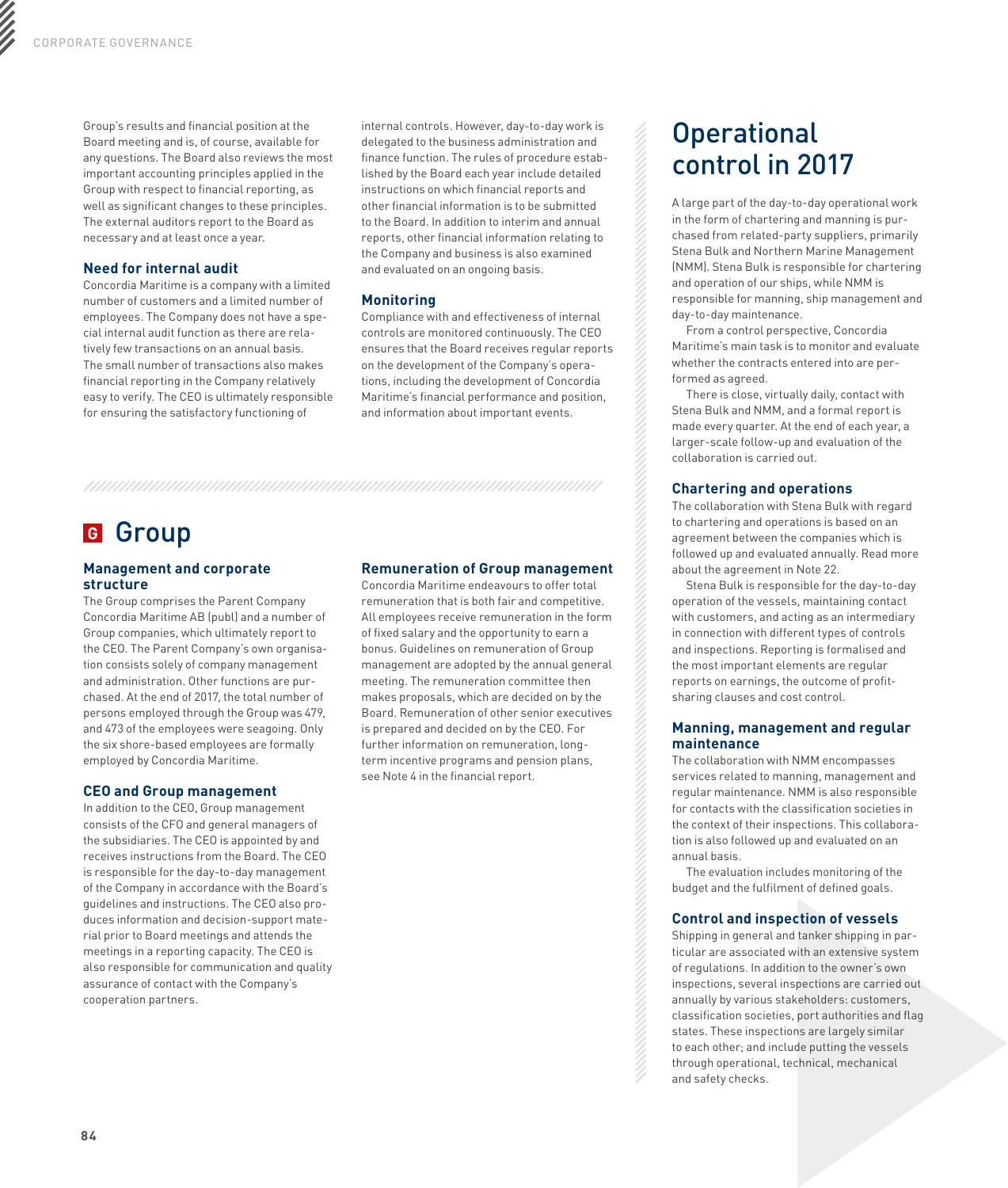others are carried out without prior notice. Results are reported to the authorities concerned, the owner and, in some cases, also to the customer.

# Flag State Control

All ships must be registered in a specific country. The owner of the ship undertakes thereby to comply with the laws and regulations laid down by the nation in question. Flag State Control ensures a ship complies with applicable laws and regulations.

# Port State Control

Port State Control is the inspection of foreign ships calling at a nation's ports. The purpose is to check that the ships comply with requirements, that the crew has the right competence, and that international regulations (SOLAS, MARPOL and STCW) are adhered to.

### Classification Society inspections

The Classification Society's inspections are conducted annually or following repairs/modifications.

Additionally, a more comprehensive inspection is carried out every fifth year at the shipyard. Special emphasis is given to examining e.g. materials in the hull and machinery, maintenance procedures and quality level of the work done at the shipyard.

## Vetting – the customer's own inspection

Vetting is carried out by the customer or inspectors designated by the customer. The owner invites the customer to carry out an inspection, which is normally done in connection with discharging. The inspections are very comprehensive. They are based on a standardised form and the results are shared between the oil companies via databases. The system allows oil companies to continuously check whether the vessels satisfy their internal criteria, without having to inspect the vessels themselves.

### The owner's own inspections

NMM conducts regular scheduled, comprehensive inspections to check the conditions on board and the state of the vessel. These are documented in quarterly reports and a monthly report of vetting inspections on board Concordia Maritime's vessels is also compiled. Concordia Maritime/Stena Bulk hold meetings with NMM every quarter, at which all the vessels in the fleet are reviewed. The meetings deal with everything from freight rates, operation and drydock to work in the area of health, safety and environment.

# Some of the inspections are planned, while **Cooperation with the Stena Sphere**

The close cooperation between Concordia Maritime and the related companies within the Stena Sphere provides access to world-leading competence in all areas of shipping – from concept development and manning to technical operation, chartering and commercial operation. It also creates the conditions for a cost-effective internal organisation.

It is management's belief that this cooperation is one of Concordia Maritime's main strengths, even though the relationship is associated with some risk, as services are purchased from a small number of suppliers.

Ever since Concordia Maritime was established, there has been an agreement that regulates the relationship between the companies in terms of new business. Under the terms of this agreement, Concordia Maritime has the right to participate on a 0%, 50% or 100% basis in each new transaction that Stena Bulk develops.

The agreement also entitles Concordia Maritime to the financial result from vessels chartered in by Stena Bulk for a period of more than one year, should Concordia Maritime decide to participate in such charters. Other business generated by Stena Bulk is not available to Concordia Maritime.

Concordia Maritime purchases services from Stena Sphere companies in the following areas:

- Vessel charter: Stena Bulk
- Commercial operation
- (and administration): Stena Bulk
- Operation and manning of the Group's vessels: Northern Marine Management
- Technical support: Stena Teknik **Purchases of bunker oil: Stena Bulk**
- Insurance: Stena Rederi AB
- 
- Office rent and office services. Stena Rederi AB

All related party transactions are conducted on commercial terms and at market-related prices. The agreements between the parties are reviewed annually. Alongside the agreements, there is a policy document which regulates areas such as practical management of business opportunities, information management and logging procedures.

# **Regulations**

# External regulations

As a public Swedish company with securities listed on Nasdaq Stockholm, Concordia Maritime must comply with laws and regulations, including the Swedish Companies Act, Nasdaq Stockholm's Rules for Issuers and the Code.

Derogations from the Code, stock exchange rules or good practices in the share market

The Company has not derogated from the Code or stock exchange rules. Nor has the Company been the subject of a decision by Nasdaq Stockholm's Disciplinary Committee or a decision by the Swedish Securities Council on violations of good practices in the stock market.

### Internal regulations

Concordia Maritime has a number of internal regulations, which with the external regulations provide the framework for the Company's operations. The main regulations include the articles of association, rules of procedure for the Board and its committees, the CEO's instructions, including instructions for financial reporting, instructions on conflicts of interest and order of delegation.

The Company's internal rules on ethics and sustainability are summarised in the sustainability policy. In addition, there are the following fundamental policies:

- Financial policy
- Risk management policy
- **Insider policy**
- Communication policy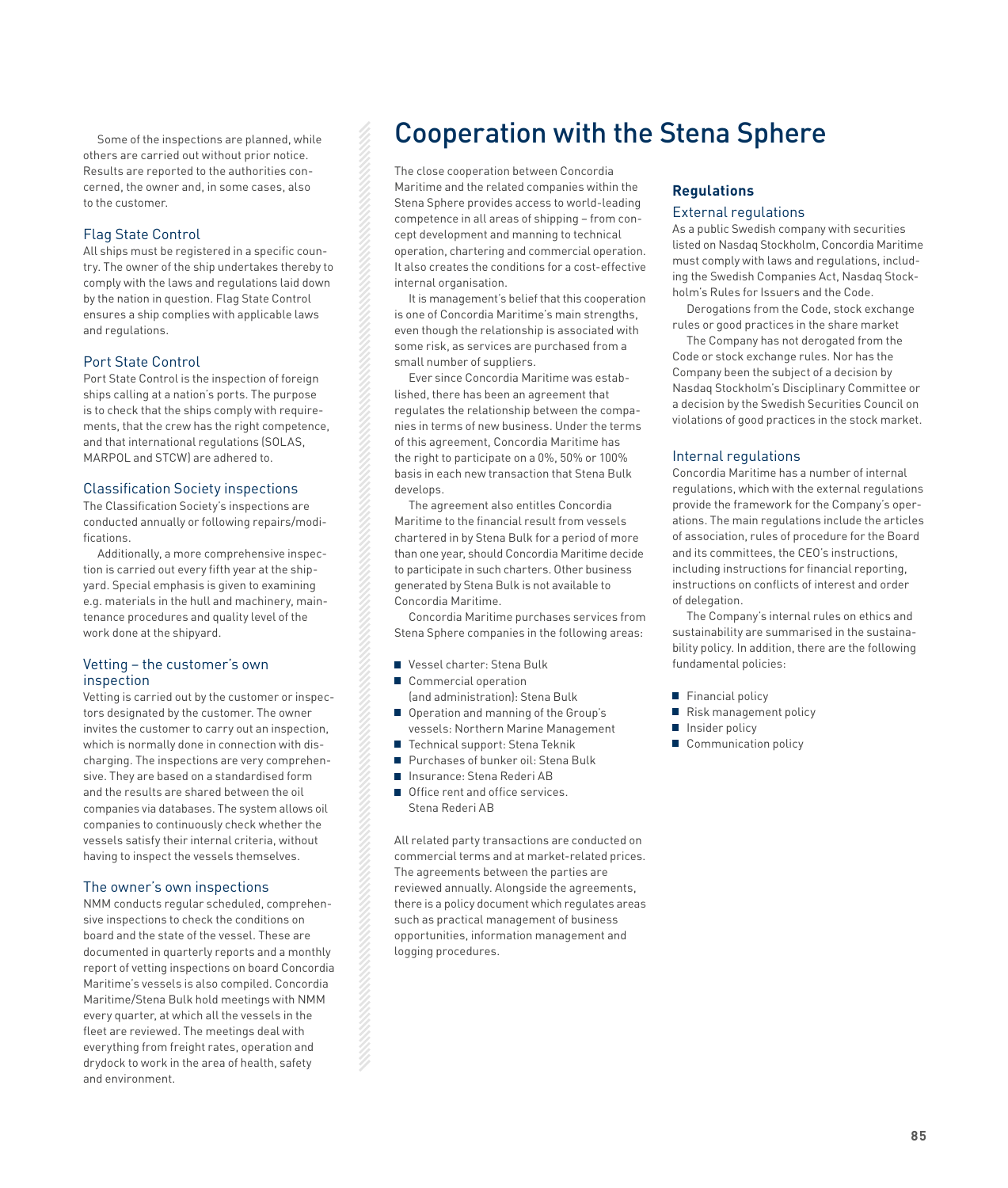# The Board

# **Carl-Johan Hagman**

Born 1966. Board member since 2012. Chairman. Chairman of the remuneration committee. LL.B. CEO Stena Rederi AB. Responsible for Stena AB Group's shipping business.

Background Former CEO of Walleniusrederierna, Stockholm, Eukor Car Carriers, Seoul, Rederi AB Transatlantic, Skärhamn and Höegh Autoliners AS, Oslo.

Other assignments Board Member of Gard P&I Ltd.

Special expertise Experience in shipping and as a maritime lawyer and naval officer. 20 years' experience of Asia.

Shares held in Concordia Maritime 0

# **Stefan Brocker**

Born 1966. Board member since 2007. Member of the remuneration committee. LL.B.

Background Partner and former Managing Partner, Mannheimer Swartling Advokatbyrå AB.

Other assignments Chairman of Mannheimer Swartling's Shipping Group, Board member of the European Maritime Lawyers Organisation, Honorary Consul of Greece. Board member of School of Business, Economics and Law, University of Gothenburg

Special expertise Shipping law. Has worked as a lawyer in shipping and offshore for almost 20 years.

Shares held in Concordia Maritime 0

# **Helena Levander**

Born 1957. Board member since 2014. Member of the remuneration committee. MBA

Background Founder and Chairman of Nordic Investor Services AB, a consultancy company in corporate governance.

Other assignments Board member of Medivir AB, Recipharm AB and Stendörren Fastigheter.

Special expertise Has extensive experience in the financial industry through leadership positions that include SEB, Nordea Asset Management, Odin Fonder and NeoNet. Since 2003 has served on a number of boards of publicly listed, state-owned and private companies.

Shares held in Concordia Maritime 10,000

# **Mats Jansson**

Born 1945. Board member since 2005. B.A.

Background Former President and CEO, Argonaut and NYKCool AB.

Other assignments Board member of MGA Holding AB and Hexicon AB.

Special expertise Background in tanker industry and entire working life in shipping. Extensive expertise and experience in the financial aspects of shipping.

Shares held in Concordia Maritime 7,000

# **Michael G:son Löw**

Born 1951. Board member since 2012. Chairman of the audit committee MBA

Background Former President and CEO of Preem AB, and a number of senior positions at Conoco Inc. in the Nordic region and internationally.

Other assignments Board member of Preem AB, Stena Bulk AB, Boliden AB and A.P. Sten AB. Chairman of RecondOil AB. Vice Chairman Swed/Russ. Chamber of Commerce, Vice Chairman Sv. Energi-Ekonomisk Förening, member of Royal Swedish Academy of Engineering Sciences and Chalmers Advisory Committee.

Special expertise Many years of experience in the oil industry. Brings expertise in energy/refining/ trading/shipping and financial issues.

Shares held in Concordia Maritime 7,000

# **Morten Chr. Mo**

Born 1948. Board member since 2000. Certified economist BI (Oslo) and IMDE (PED), Lausanne.

Background Director/Chairman Quillfeldt Rönneberg & Co, Leif Höegh & Co AS, Havtor Management AS, VD Stemoco Shipping AS and Lorentzen & Stemoco.

Other assignments Board member of CellVision AS, Bass Pte Ltd. Malaysia and Hadeland Maskin AS. Special expertise Background as shipbroker, owner and partner of different shipping companies and active/investor in start-up companies. Shares held in Concordia Maritime 0

# **Dan Sten Olsson**

Born 1947. Board Member since 1984, former Chairman. MBA President and CEO, Stena AB.

Other assignments Chairman of Stena Line Holding BV, Stena Metall AB and Stena Sessan AB. Deputy Chairman of the Swedish Shipowners' Association.

Special expertise Extensive shipping knowledge with experience as President and CEO of Stena Group since 1983.

Shares held in Concordia Maritime Via companies.

# Employee representatives

# **Alessandro Chiesi**

Born 1966. Employee representative. Marine engineer Employed by Stena Group since 1996. Board member since 2016.

Other assignments SBF (Swedish Maritime Officers' Association), SBF Stena Line Club Chairman, SBF. Board member, Employee representative, Stena AB and Stena Line Scandinavia AB.

Shares held in Concordia Maritime 0

# **Daniel Holmgren**

Born 1979. Employee representative. Employed by Stena Group since 2002. Board member since 2013.

Other assignments Representatives Member SEKO Sjöfolk, 1st Vice Club Chairman SEKO Sjöfolk, Stena Line, Employee representative, Stena Marine Management AB, Deputy, Stena Line Scandinavia AB.

Shares held in Concordia Maritime 0

# **Mahmoud Sifaf**

Born 1962. Employee representative. Deputy since 2014. Employed by Stena Group since 1986. Other assignments SEKO Sjöfolk Board member, SEKO Sjöfolk Stena Line Club Chairman,

SEKO Sjöfolk: LO – West District representative, Board member Sjöfartsverket Rosenhill. Employee representative Stena AB and Stena Line Scandinavia AB.

Shares held in Concordia Maritime 0

# Auditor

# **Jan Malm**

Authorised Public Accountant KPMG. Appointed in 2014.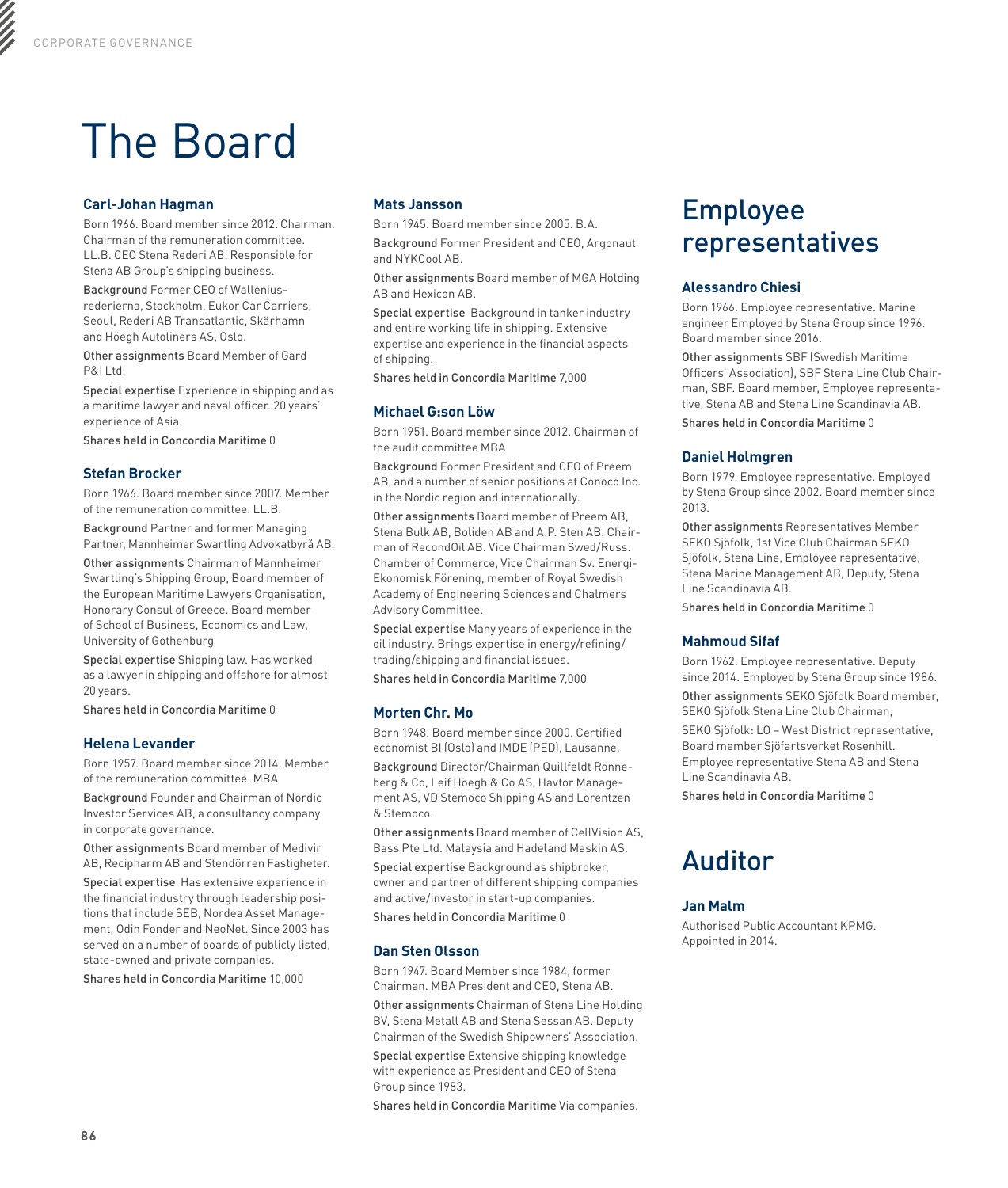



**Michael G:son Löw**

**Morten Chr. Mo**





# Board attendance and remuneration

|                                      | Independence <sup>2)</sup> | Total fees, SEK <sup>3]</sup> | Attendance |
|--------------------------------------|----------------------------|-------------------------------|------------|
| Carl-Johan Hagman <sup>11</sup>      | Non-independent            | 450.000                       | 6          |
| Stefan Brocker <sup>41</sup>         | Independent                | 430.000                       | 5          |
| Dan Sten Olsson                      | Non-independent            | 225,000                       | 2          |
| Helena Levander <sup>1)</sup>        | Independent                | 255,000                       | 6          |
| Michael G:son Löw <sup>4]</sup>      | Independent                | 275,000                       | 4          |
| Mats Jansson                         | Independent                | 225,000                       | 6          |
| Morten Chr Mo                        | Independent                | 225,000                       | 5          |
| Alessandro Chiesi, Employee rep.     | Independent                | 25,000                        | 3          |
| Daniel Holmgren, Employee rep.       | Independent                | 25,000                        | 2          |
| Mahmoud Sifaf, Deputy, Employee rep. | Independent                | 25,000                        | 1          |
|                                      |                            |                               |            |

1) Member of remuneration committee.

- 2) Independent is defined as independent of the Company, its management and major shareholders.
- 3) Remuneration of the Board is decided by the AGM and is paid to Board members of Concordia Maritime.

<sup>4)</sup> Member of audit committee.